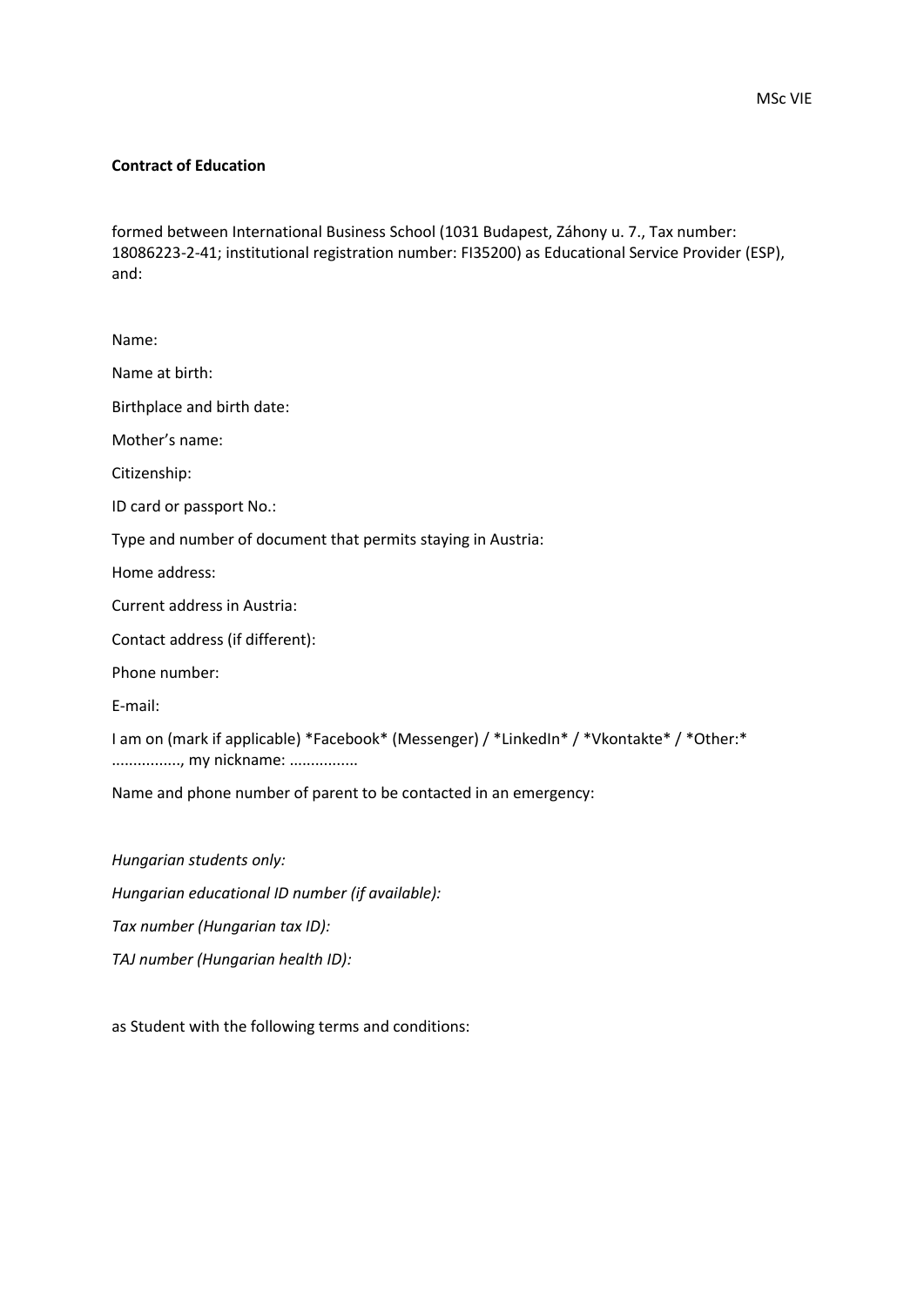# **I. General Conditions of the Master's Programme**

#1. Form of education: **full time**

- #2. Level of education: **Master's**
- #3. Place of delivery: **International Business School, Vienna**
- #4. Programme duration:
- **minimum 3 semesters** if Student progresses according to the Standard Curriculum

- maximum the time specified in the Study and Examinations regulations and in other regulations applicable to the given academic programme.

- #5. Timing of programme: according to Standard Curriculum
- #6. Language of instruction: English
- #7. Financing framework: self-financed by Student
- #8. Commencement of student status:
- for students starting their studies in the autumn semester: **1st September**
- for students starting their studies in the spring semester: **1st February**

#9. Fees: the tuition fee is **minimum EUR 11,800** (eleven thousand eight hundred Euros) per programme if Student progresses according to the Standard Curriculum, which is due in **instalments of EUR 5,900** (five thousand nine hundred Euros) by the payment deadline specified prior to the beginning of the first and second active semesters. Additional fees include a one-off **application fee of 100 EUR** (one hundred Euros) and an additional one-off **registration fee of EUR 900** (nine hundred Euros) for non-EU citizens. If, due to unavoidable external circumstances, IBS provides education and assessments (or part of them) in online format instead of services requiring personal presence, tuition fees cannot be reduced or reclaimed.

#10. Due date of payment of tuition fee, other costs: **according to MSc Tuition Fee Regulations**. Student understands that if Student fails to pay their tuition fees or any fees directly related to the payment of tuition fees, IBS may restrict the provision of academic services to Student. In the case of non-tuition-fee debts, IBS may only restrict the provision of its services if Student's total debt exceeds EUR 200. To commence the final semester, Student must clear all debts.

#11. Details and type of the legal relationship: This Master's Programme is delivered by the International Business School as a higher educational institution accredited in Hungary, acting as the collaborative partner of The University of Buckingham, who has validated the Programme and ultimately awards the academic degree. Based on this Contract, Student shall be registered by the University of Buckingham.

#12. Student understands and expressly accepts IBS's regulations as binding, with special regard to legal consequences resulting from non-compliance with obligations and behavioural norms prescribed by these regulations. The contents of the currently applicable versions of the following regulations form attachments to and inseparable parts of this Contract: Organisational and Operations Regulations, Admission Regulations, Study and Examination Regulations, Student Handbooks, Tuition Fee Payment Regulations, Disciplinary Regulations, Compensation Liability Regulations, Regulations of Use of IT Services, Data Protection Regulations. By signing this contract, the student certifies that he/she is familiar with the institution's Accident Prevention Policy and undertakes to prove his/her knowledge by completing the related accident prevention quiz during the induction week.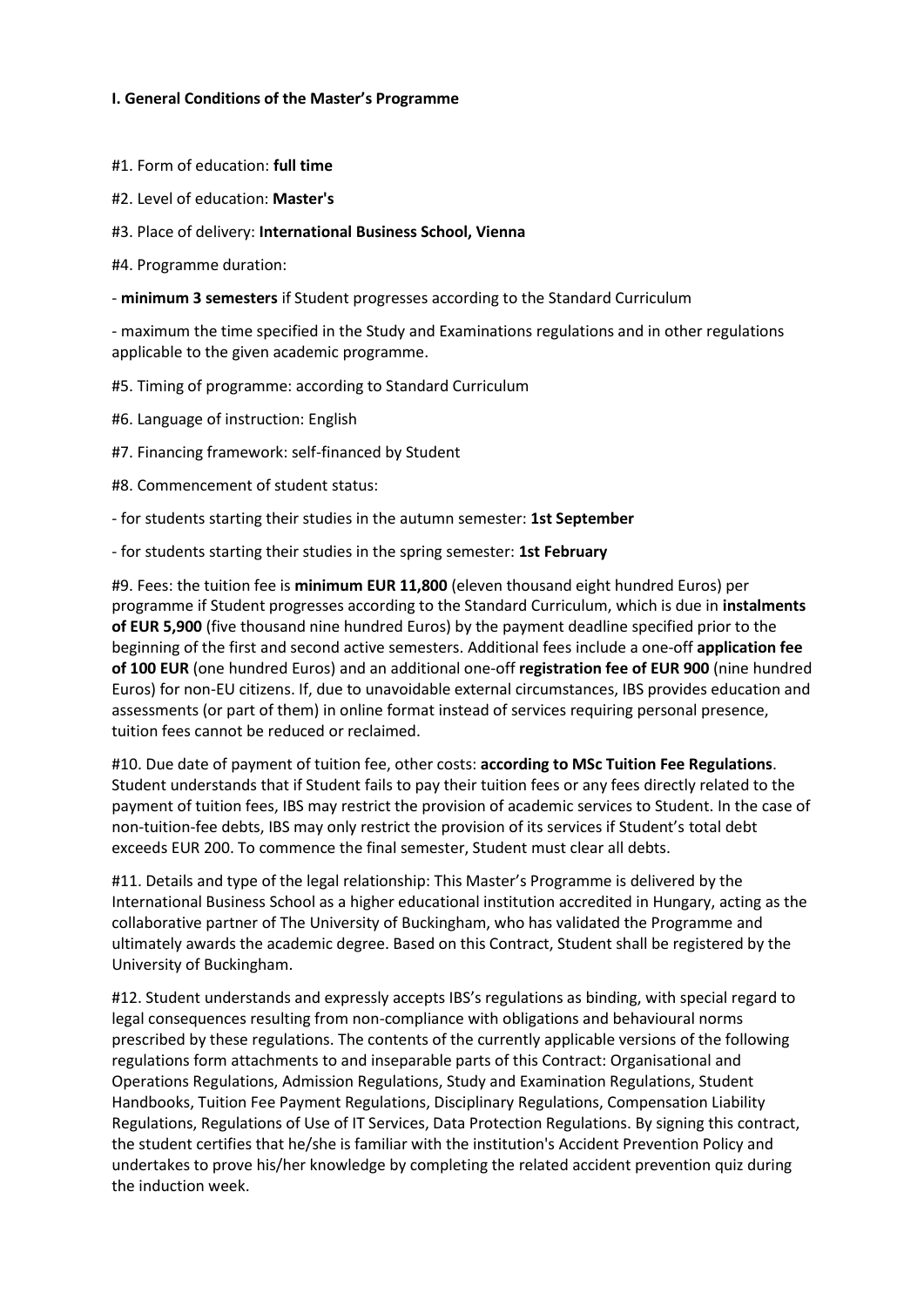#13. Parties accept that the Regulations – the above mentioned and other IBS Regulations – embody the general terms of this Contract, which can be amended from time to time by the IBS Senate by a procedure regulated by the Organisational and Operations Regulations, with the participation of student representatives as prescribed by the Act on National Higher Education. All information, including the regulations which concern students shall be published according to the relevant sections of the Organisational and Operations Regulations. The Student must also comply with the Rector's Decrees and other internal norms.

#14. Student understands that the responsibility for certain administrative tasks rests with the Student, especially **registration for modules**, for which it is essential that **Student reads and closely follows** all information concerning the modules required for completing the curriculum and any related information **published electronically, in the Moodle system or e-mailed** to Student (for which Student shall check the e-mail account provided by IBS regularly).

#15. Student shall not, physically or verbally, offend, outrage, harass or intimidate other members of the IBS community by his actions or conduct; obstruct or disrupt the academic activity; or promote concepts that are irreconcilable with the declared values of IBS (e.g. racist or discriminatory views, etc.). Student understands that – with regard to the essentially co-operative nature of the academic activity, as well as to the due interests and rights of other Students and employees of IBS – IBS shall consider such actions or conduct as major damage to its interests, and shall have the right, in serious cases, to unilaterally terminate this contract prematurely, with immediate effect.

#16. Termination or interruption of one's studies before the period normally designated to completing the educational programme does not create legal grounds for the Student to reclaim the tuition fee in full or in part, except for special cases described by the relevant section of the Tuition Fee Regulations.

# **II. Data Protection**

#17. By signing this Contract Student authorises IBS to examine the content of any papers or electronic devices found on the student's person on occasions of academic assessment brought to the venue of assessment in violation of examination regulations.

#18. By signing this Contract Student authorises IBS to publish Student's photographic or video image taken in IBS premises or at events organised by IBS.

#19. Student shall accept the terms and conditions of third-party software services routinely used by IBS as part of its educational and assessment operations (e.g. online similarity detection software).

#20. Student understands that his/her personal data shall be managed according to IBS's Data Protection Regulations; Student's data (personal information) shall be released:

- to Student after verification of personal identity

- upon specific request, to the police, courts, prosecutors, national security and state administration authorities, including the Immigration Authority.

In addition, by signing this Contract Student authorises IBS to release his/her data to the University of Buckingham.

#21. In addition to the persons listed in 20 above, I hereby give/deny my consent to the release/use of my personal and academic data to the persons below as follows (please underline):

- to my parents: \*I consent\* / \*I do not consent\*

- to the agency involved in my enrolment: \*I consent\* / \*I do not consent\*
- to the embassy of my country: \*I consent\* / \*I do not consent\*